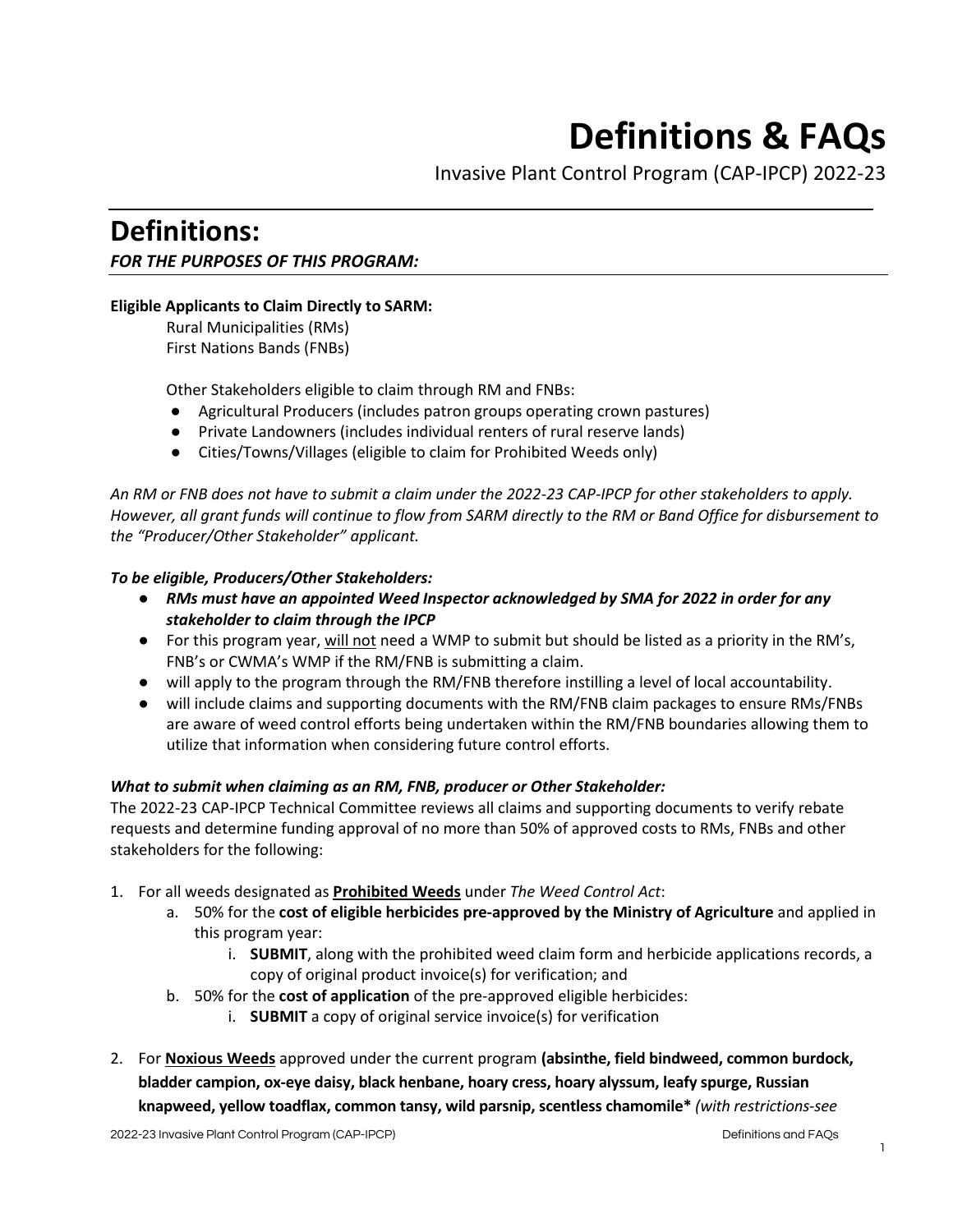# *[Schedule A\)](https://sarm.ca/wp-content/uploads/2022/04/CAP-IPCP-Schedule-A-2022-23-FINAL-1.pdf) and white cockle):*

- a. Up to 50% for the **cost of pre-approved eligible herbicides** applied in this program year:
	- i. **SUBMIT**, along with the noxious weed claim form and herbicide application records, a copy of original product invoice(s) for verification.

#### **CAP-IPCP Claims Rating:**

To ensure rebates are distributed in a fair and equitable manner, the CAP-IPCP Technical Committee will determine eligible rebate amounts based on the following:

**Claims will be processed** according to weed species indicated on the CAP-IPCP Schedule A:

- 1. **1st priority Prohibited Weeds:** any eligible prohibited weed claims will be paid first:
	- o 50% of the cost of pre-approved eligible herbicides; and
	- o 50% of the cost of application of those pre-approved eligible herbicides.

# 2. **Next priority – Designated Noxious Weeds:**

- o 50% of the cost of pre-approved eligible herbicides
- o *when program becomes oversubscribe all eligible rebate requests made on approved noxious claims will be prorated based on the following formula:*

| eligible rebate request per RM/FNB/other stakeholder | IPCP rebate funds available                  |
|------------------------------------------------------|----------------------------------------------|
| total IPCP rebate request of all claimants           | (after claims are paid for prohibited weeds) |

**No RM, FNB or other stakeholder will receive more than 50% of the eligible expenses reported on the Invasive Plant Control Program (CAP-IPCP) claim form(s).**

*No other government grant, rebate, assistance program or payment can be received by the RM/FNB with relation to the expenditures subject to this program. Verification of fulfillment of program requirements may be requested, random audits may be conducted, and information on specific reporting measures may also be requested.*

# **What is the difference: Weed Inspector** *vs* **Herbicide Applicator?**

**Weed Inspector:** The role of the weed inspector under *The Weed Control Act* is to monitor the municipality for the Prohibited and Noxious weeds to detect new occurrences of those weeds in a timely manner. The weed inspector must also respond to complaints from residents of the municipality for Prohibited, Noxious and Nuisance Weeds.

Weed inspectors are the enforcement agent appointed by municipalities to enforce *The Weed Control Act.* Weed inspectors, whose appointments have been acknowledged by Saskatchewan Ministry of Agriculture, have the power to:

- Enforce *The Weed Control Act.*
- Enter onto private property (except for dwellings) to inspect for Prohibited, and Noxious Weeds, as well as Nuisance Weeds in response to a complaint.
- Issue Agreements or Orders for the Eradication of Prohibited Weeds and isolated Noxious Weeds, or Containment and Integrated Control of established Noxious Weeds as well as Integrated Control measures of Nuisance Weeds.
- Arrange for the appropriate measures to be taken on behalf of the municipality, if Orders or Agreements issued regarding Prohibited, Noxious or Nuisance Weeds, are not complied with in the time required.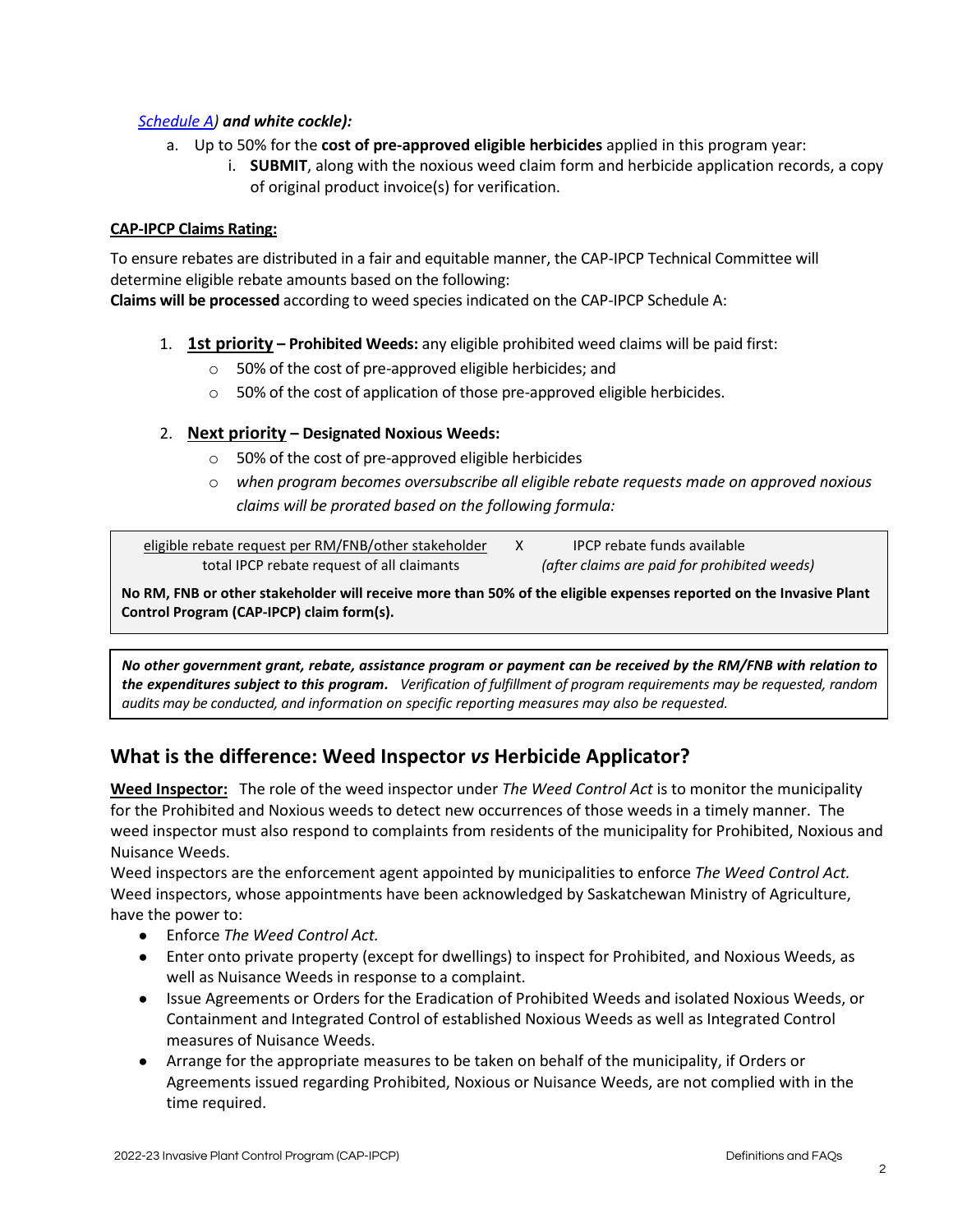● Issue permits for the movement of machinery, domestic animals or other material that may be contaminated with Prohibited or Noxious Weeds under conditions that the weed inspector may allow.

A secondary role of the weed inspector is to coordinate overall invasive weed management in a municipality. By working with individuals, businesses, governments, and other organizations the weed inspector can ensure that all Prohibited and Noxious Weeds are controlled by all landowners, and no uncontrolled infestations remain. The weed inspector can also contribute to reduced weed problems and costs by raising awareness of Prohibited and Noxious Weeds with residents of the municipality and coordinating local biological control activities.

**Herbicide Applicator:** Regulated under *The Pest Control Products (Saskatchewan) Act, 1995*, all individuals and companies selling and/or applying pesticides, to land that is not their own, for economic gain or benefit must hold a valid pesticide applicators license. This includes applications such as agricultural, rights of way (e.g. power and pipe lines), landscaping, as well as mosquito control, and structural pest control. Pesticide applicator licenses may be issued by Saskatchewan Agriculture, after successful completion of the training course and testing provided by Saskatchewan Polytechnic. Holders of a valid pesticide applicators license from another province are also able to write the Saskatchewan exam to obtain a license in Saskatchewan. There are several categories of pesticide license that may be issued to a qualified applicant. The following license categories are acceptable in their respective areas:

- Agricultural for applications made to agricultural land,
- Industrial for applications made to non-agricultural land,
- Landscape for applications made to domestic urban lots only.

Those purchasing pesticides or application services, including agricultural producers, are reminded to ensure the applicators they *hire to apply pesticides have the appropriate license for the job at hand*.

\*The roles of a weed inspector and a licensed pesticide applicator do not need to be filled by the same person. An RM/FNB can hire a separate weed inspector and a separate licensed pesticide applicator to fill the respective roles.

# **Cooperative Weed Management Area (CWMA)**

CWMAs, simply put, are partnerships or agreements. They bring together landowners and land managers to coordinate action and share expertise and resources to manage noxious weeds or invasive plants in a defined area. CWMAs determine the weed control priorities for the stakeholders involved in a specific area and then develop a comprehensive Weed Management Plan (WMP). These agreements can create highly effective continuing partnerships, developing strategies and dealing with long-term invasive species problems. Characteristics of a CWMA are:

- Defined geographical area distinguished by a common geography, weed problem, community, climate, political boundary, or land use.
- Involvement or representation of the majority of landowners and natural resource managers in the defined area.
- Steering committee.
- Commitment to cooperation.
- Comprehensive plan that addresses the management of prevention of one or more noxious weeds or invasive plants.

Contributing parties are designated by signing a formal CWMA agreement.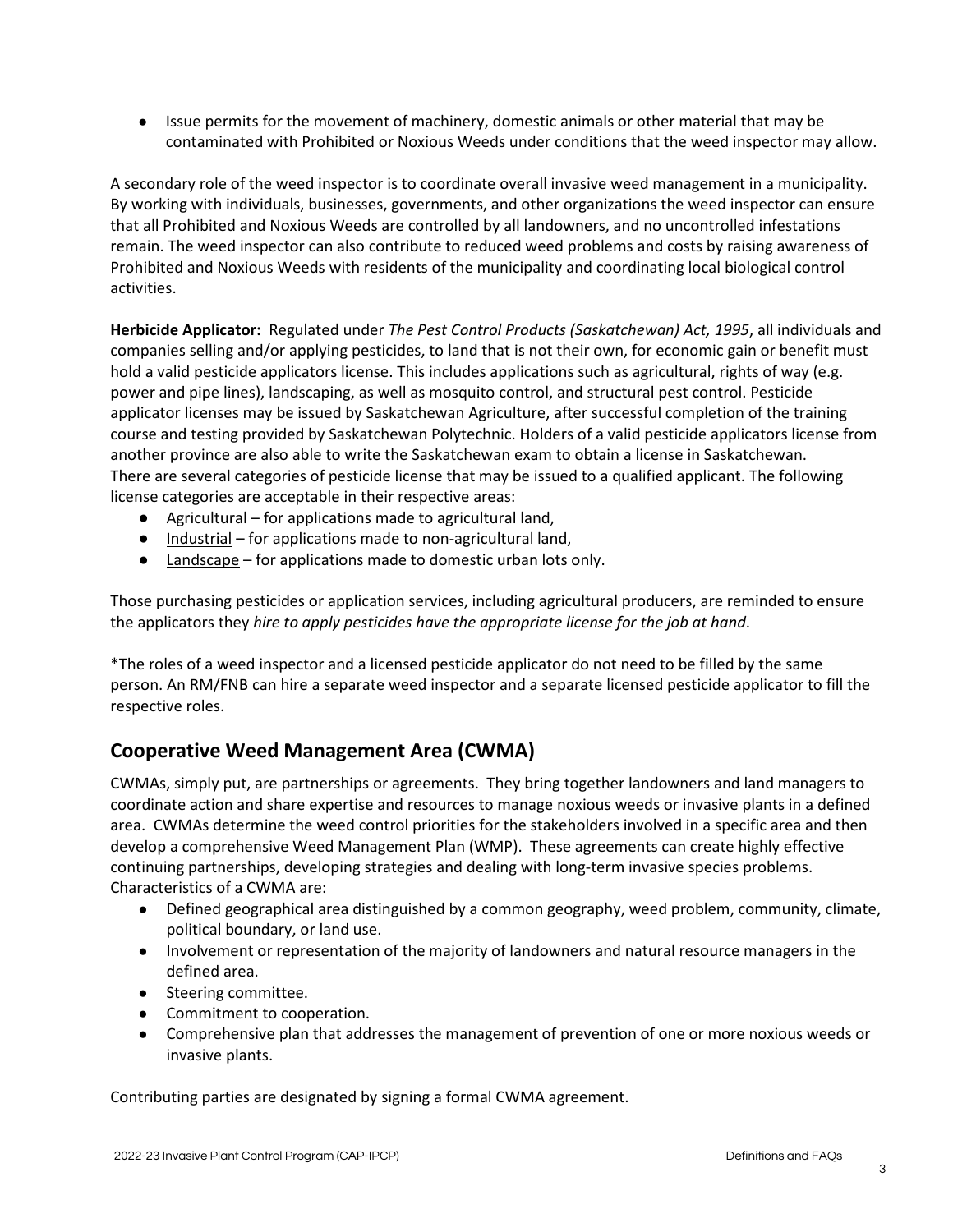**For the purpose of the CAP-IPCP - Situations where CWMA agreements may or may not be required:**

- **REQUIRED:** Your RM/FNB is already part of a larger group working towards managing invasive species (eg: ADD Board) and you want to include more stakeholders in that effort.
- **NOT REQUIRED:** Your RM/FNB has an agreement with Ministry of Highways' (MHI) official(s) to control weeds on highway right-of-ways AND the RM/FNB is being compensated by MHI for this service *(not eligible for funding under the CAP-IPCP)*.

For more information on CWMAs and resources to assist in developing them, visi[t here.](http://mipn.org/cwma_resources.html)

If you have more questions regarding CWMA agreements or WMPs – feel free to contact the Plant Health Officer (PHO) in your SARM Division.

# **Frequently Asked Questions (FAQs):**

# **Eligibility FAQs**

- **1. Q: Who can apply directly to SARM for the IPCP?**
- **A: a.** First Nations Bands (FNBs) south of the Northern Administrative District making herbicide applications to rural reserve non-agricultural land; and **b.** RMs; and

# **Other Stakeholders claim through the RM/FN Band office.**

- An RM/FNB does not have to submit a claim under the 2022-23 CAP-IPCP for other stakeholders to apply. However, all claims must be signed by the RM/Band Administrator and submitted to SARM on behalf of any stakeholder by the deadline to be eligible. All grant funds will continue to flow from SARM directly to the RM/FNB offices for distribution to "other stakeholder" applicants.
- *RMs must have an appointed Weed Inspector acknowledged by SMA for 2022 in order for any stakeholder to claim through the IPCP.*

# **2. Q: Can an individual apply for a claim if the RM/FNB is not submitting a claim?**

**A: Yes** – Individual applications must be submitted through the RM/FNB office and all claim forms are required to have the Administrator's signature. SARM and the Ministry of Agriculture would like to ensure the individual landowner/stakeholder claims are channeled through the RM/Band offices:

- to ensure local accountability,
- to encourage a more coordinated overall effort to manage invasive weeds,
- To ensure that the RM/FNB is aware of the weed control efforts being conducted within its boundaries.

# **3. Q: Can an individual apply for a claim if the RM/FNB has not appointed a Weed Inspector for the year?**

**A: No** – The RM, and any stakeholder within it, will not be eligible to claim for rebates under the CAP-IPCP because having an appointed Weed Inspector in the RM is a requirement of the program. Without the ongoing efforts of a weed inspector in the RM, monitoring for regulated weeds and coordinating efforts to control them, investments made on individual efforts in isolation from the rest of the RM will be in vain and a waste of precious resources.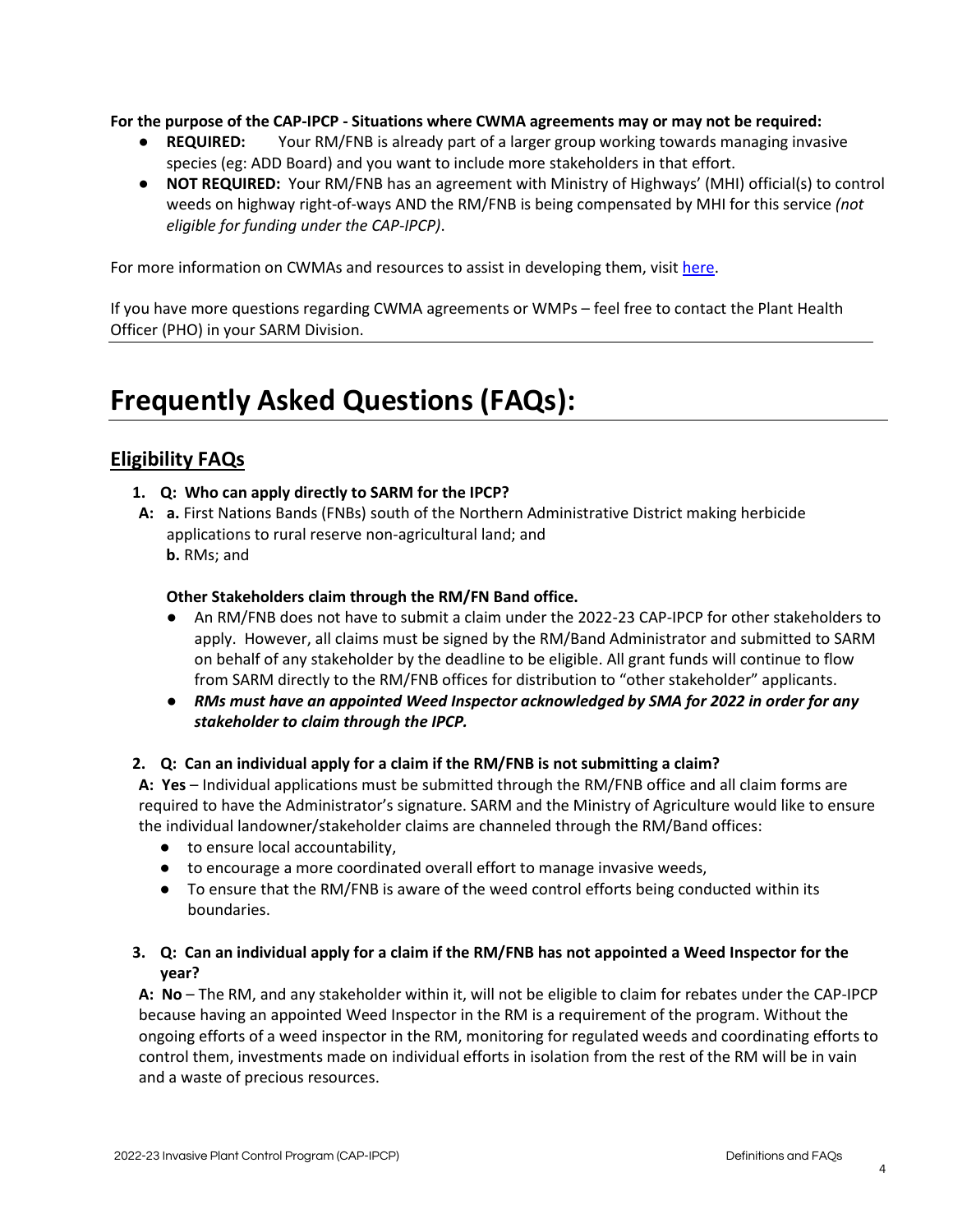# **4. Q: Does an RM need to have a WMP in place for stakeholders to apply for the IPCP?**

**A: No** - For stakeholders to apply for the IPCP an RM does not need to have a WMP in place. An RM only needs a WMP if the RM is submitting a claim under the IPCP themselves.

## **5. Q: Do other stakeholders have to submit a WMP by the July 2nd deadline?**

**A: No** – All they must do is submit their claim, Herbicide Application Records (or iMapInvasives report) and invoices to the RM/Band office so that the parcel can be included as part of the RM's/FNB's overall municipal Weed Management Plan for the next year.

#### **6. Q: Our RM is a member of a Cooperative Weed Management Area (CWMA). Can we apply for the IPCP? How do we apply for the program?**

**A: Yes** – Cooperative Weed Management Area members can apply for the IPCP**.** Applications for funding would still come from individual RMs for funding under the CAP-IPCP.

- The Weed Management Plan for the CWMA may be used in place of a weed management plan for the individual RM.
- The RM should include a copy of their CWMA agreement to document that they are a part of the larger group.
- While CAP-IPCP program funding applications are still required to be submitted under the name of individual RMs or FNB, the CWMA can certainly provide assistance in completing the WMP and claim forms for the RM or FNB to submit.
- SARM will make the claim payments to RMs or FNBs only. The RM, FNB and the CWMA can determine how that rebate will be disbursed.
- **7. Q: Our RM has been running our own invasive plant control program; cost sharing pesticide costs with our ratepayers – How will it work with this program?**

**A:** As in any other situation, where the RM makes the herbicide application, the RM would make the claim for the eligible herbicide no matter where it may have been applied. It would then be up to the individual RM to determine how to integrate this into their existing cost sharing program.

# **Herbicide FAQs**

#### **8. Q: Why is the herbicide I used, or want to use, not on the approved herbicide list?**

**A:** The CAP-IPCP fund only supports the use of products that are currently registered (AKA target weeds appear on the label for *control* of the target weed). Products that claim top growth control (of perennials) or suppression are not approved under the CAP-IPCP since we want to ensure that there is significant activity on perennial plants and are not spending money year after year to burn the top off a plant to have it grow back as if nothing had happened in the year following the last application.

Herbicide labels are legal documents as extensions of the federal *Pest Control Products Act*. Because of this legal restriction, we cannot approve uses of an herbicide where the target eligible weed is not listed on the label. Manufacturers that make claims that their product is more effective than what their label says, may provide the Pest Management Regulatory Agency of Health Canada with documentation to support that claim and apply to have the weed listed as controlled on the product label. Once the label change is made, the product will immediately be added to the list of approved products.

In addition, low-cost herbicides, like glyphosate, are not included in the program since low-cost registered herbicides are not a significant hardship to use in relation to specialized herbicides to control invasive plants.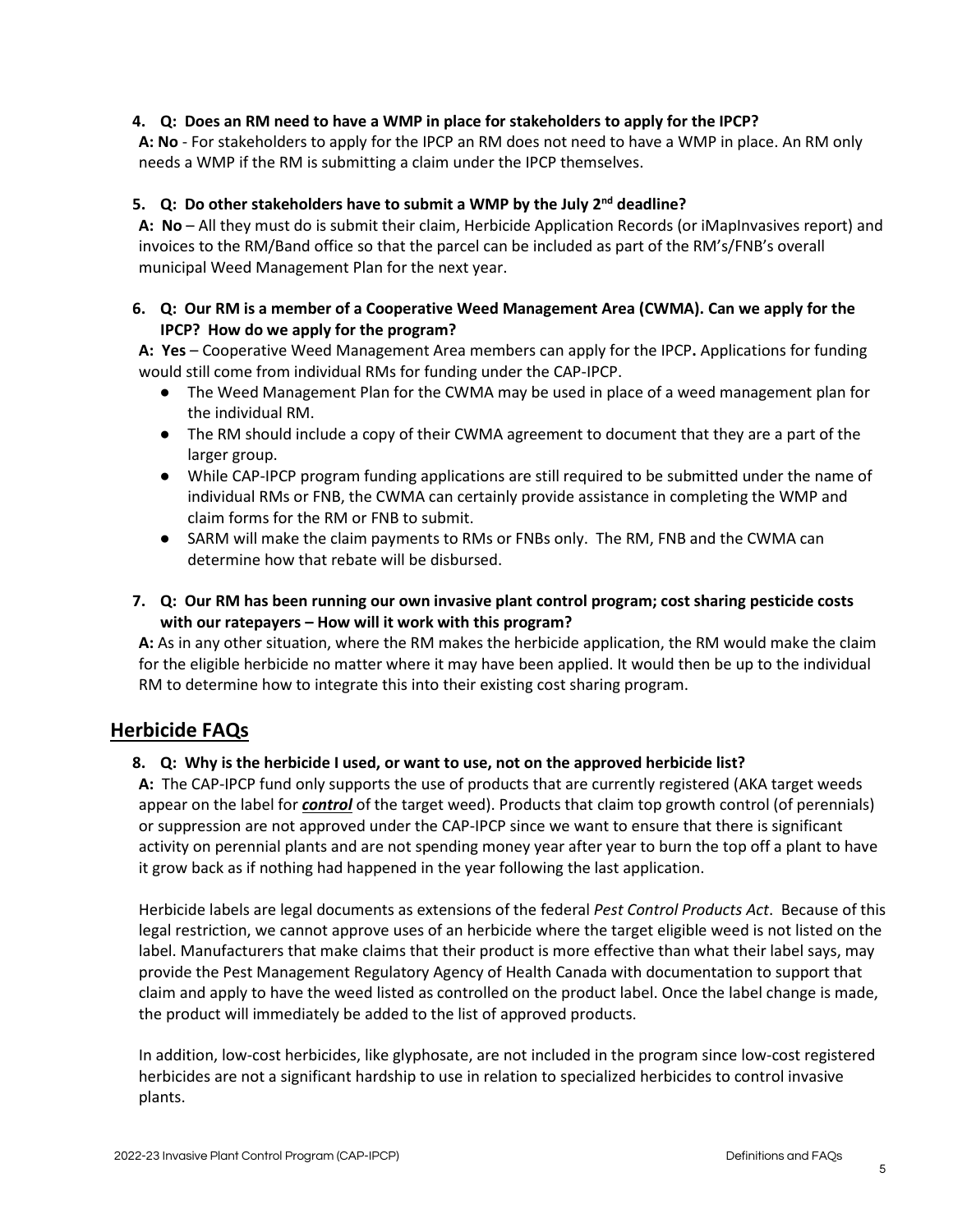## **9. Q: Why do we have to provide area treated?**

**A:** Canadian Agriculture Partnership (CAP) requires that performance measures be provided to the federal government to demonstrate the benefits provided by each project under CAP. The benefit in the case of the CAP-IPCP is the reclamation of infested land and the prevention of spread to more land, thereby requiring more herbicide application. If the area applied was large, the reclamation rationale can be used; if the area sprayed was a small patch, the prevention of spread rationale can be used. This information is also helpful for the IPCP Technical Committee to determine if correct rates of herbicides are being applied in your invasive weed management efforts and therefore ensure that RMs are receiving the best benefit of the program.

The Saskatchewan Ministry of Agriculture's [GUIDE TO CROP PROTECTION](https://publications.saskatchewan.ca/#/products/77706) provides a handy Imperial-Metric Measure Conversion Chart on Page 2, that will aid in any area conversions you may require while completing the CAP-IPCP claim package. There are also many free metric conversion internet pages, apps or freeware downloads that are very helpful and easy to use.

#### **10. Q: Can I use an herbicide product listed as Range and Pasture within Industrial areas?**

**A: No** – Even though two herbicides may have the same active ingredient that does not mean they are the exact same product or have the same intended use. For example, Restore II is a range and pasture product with the same active ingredient as Milestone as industrial product. Except that Restore II has the added active ingredient of 2,4-D. Due to these differences these products are not interchangeable. Using any herbicide for off label use is not permitted under the IPCP.

Please read the label to determine if the product you are using fits the area you are spraying. Claiming a range and pasture only product when you should have used an industrial product may cause for the claim to be denied.

# **Pesticide License Requirements FAQs**

**11. Q: Do private landowners have to use a licensed applicator to be a successful applicant under CAP-IPCP?**

**A: No** – a private landowner is able to apply pesticides to his/her own land, or rented land that he/she actively farms, without a license unless the pesticide has a "Restricted Use." None of the herbicides listed as eligible in the CAP-IPCP program are considered "Restricted Use." If the private landowner hires a third party to apply the eligible herbicide, that party must hold a valid pesticide applicator license and that license number must be submitted with the claim.

*The Saskatchewan Pest Control Products Regulations* indicates the situations that a person **does not** need a license to apply non-restricted pesticides are as follows:

- (2) An individual may do all or any of the following without holding a pesticide applicator license:
	- (a) use or apply pesticides on land:
		- (i) that the individual or a member of his or her immediate family owns or rents; or
		- (ii) that is owned or rented by a corporation in which the individual or a member of his or her immediate family owns a majority of shares;
	- (b) use or apply pesticides as part of his or her duties as an employee of a farm operation or a research or pesticide development organization;
	- (c) without charge (exchange of money), provide a service involving the use or application of pesticides
	- on neighbouring land or premises in the ordinary exchange of labour and services among farmers;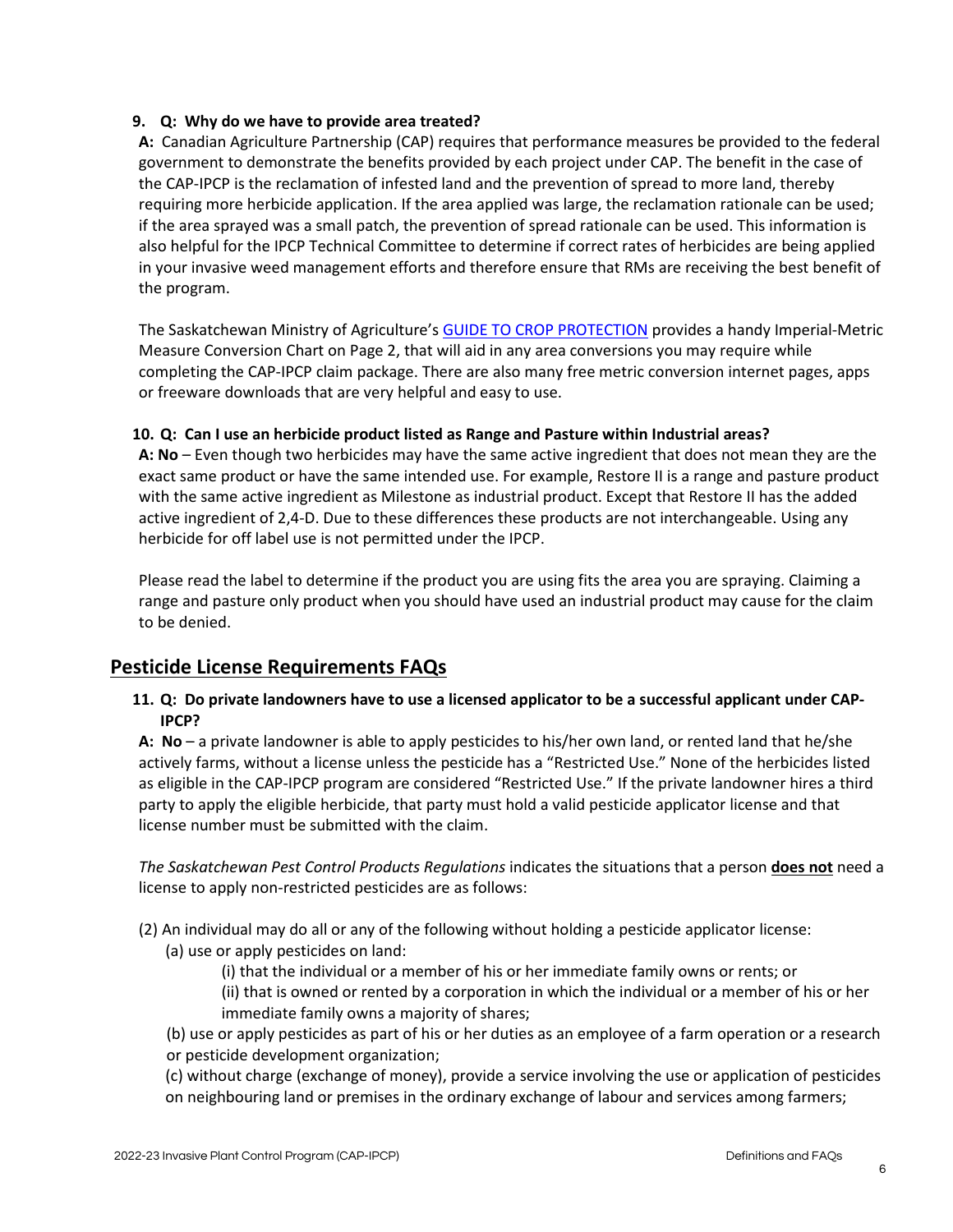(d) use or apply pesticides under the direct supervision of a holder of a pesticide applicator license, acting within the terms of that license\*\*;

- (e) use or apply:
	- (i) disinfectants;
	- (ii) swimming pool bactericides;
	- (iii) cleansers, deodorizers, laundry additives, soaps or sanitizers;
	- (iv) bactericides used in cutting oils and fuels;
	- (v) algaecides used in industrial cooling systems; or
	- (vi) wood preservatives.
- Every other use of a pesticide requires a licensed applicator.

\*\* **Note:** Direct supervision requires that the licensed applicator be within direct earshot and eyeshot of the application being made by an unlicensed applicator.

# **12. Q: What is the purpose for the Herbicide Application Record and who completes it?**

**A:** If you are the one physically applying herbicides to be claimed under the Invasive Plant Control Program, you must complete the [Herbicide Application Record](about:blank) in the absence of application records added to iMapInvasives. Herbicide application records are required for any pesticide applicator to complete before they apply any pesticides, which is a requirement under *Saskatchewan Pest Control Products Regulations* and not just of the IPCP.

This includes licensed applicators as well as all other stakeholders and FNBs. This ensures consistent reporting and data capture necessary for funding through the *Canadian Agriculture Partnership (CAP).*

The application record indicates the application was made. If there is no application record the RM could be spending money for no return.

# **Eligible Expenses FAQs**

# **13. Q: How far back will herbicide receipts be accepted?**

**A:** All receipts for eligible herbicides under the CAP-IPCP will be accepted if they pertain to the herbicide being **used**, and claimed for, in the current program year. The price per unit of the herbicide is multiplied by the amount applied or the registered application rate (whichever is less) multiplied by the area treated to determine the amount of the eligible rebate.

# **14. Q: What are considered eligible expenses for the 2022-23 program year?**

**A:** The following eligible expenses must be claimed for on CAP-IPCP claim forms as well as be verified by attaching a copy of the original invoices:

- For all **Prohibited and Noxious Weeds,** the cost of the eligible herbicides (less any taxes) applied in this program year as shown on *Schedule A*;
- For **Prohibited Weed claims only**, the cost of services (less any taxes) to apply pre-approved eligible herbicides in this program year;
- The cost of freight (less any taxes) on original invoices listed above relative to the herbicide/service used in this program year; proportional to the amount used (i.e. when calculating the price per unit of herbicide, add cost of freight and then divide by the total volume of herbicide shipped).

# **15. Q: FREIGHT costs – are they an eligible expense for the 2022-23 program year?**

**A: Yes** – The cost of freight only – excluding any tax – can be included in the overall herbicide cost.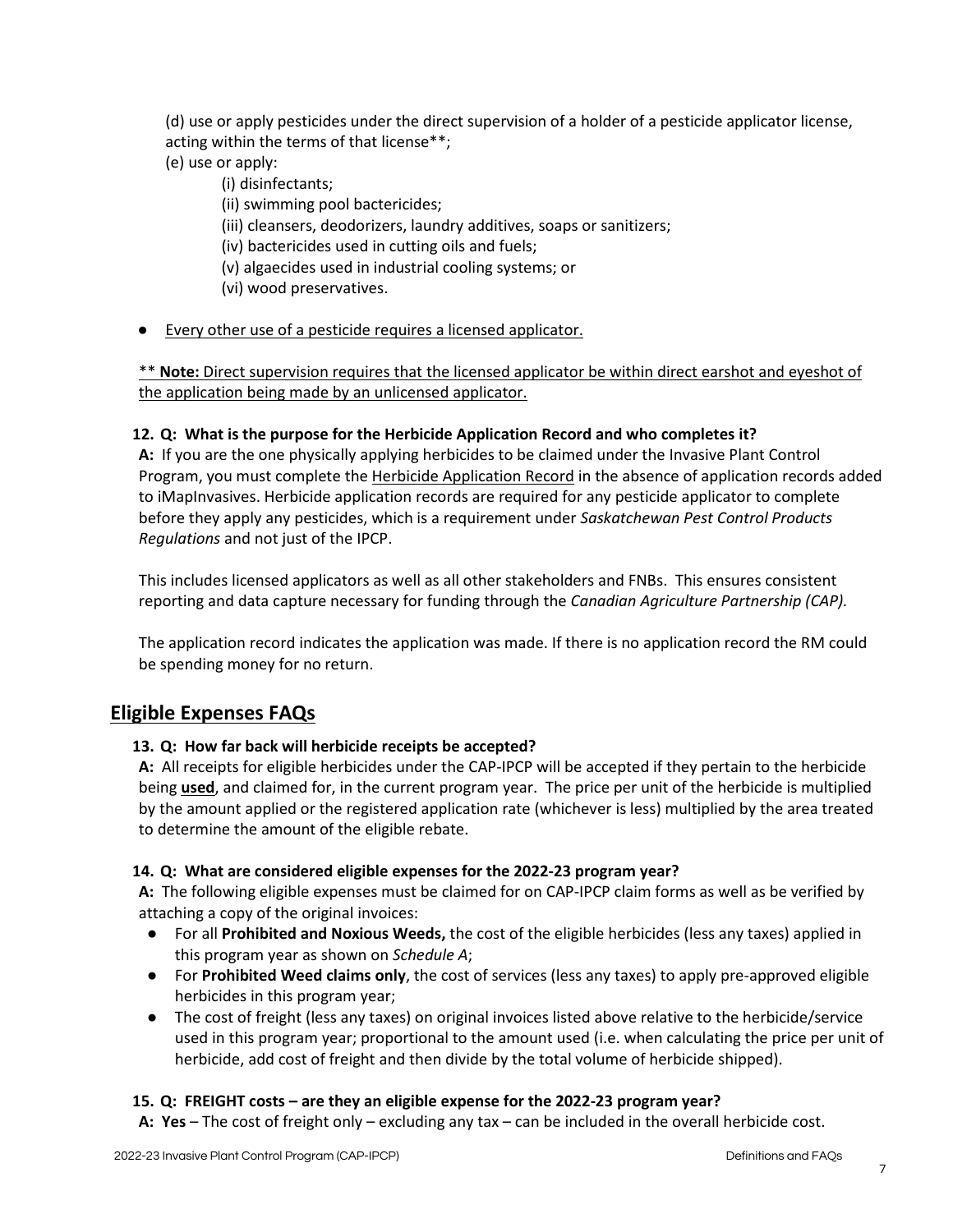# **16. Q: ADDITIVES are a requirement for some of the eligible herbicides listed on** *Schedule A***. How do I claim the cost of approved adjuvants/surfactants required to be added to the primary herbicides?**

**A: Yes** – Often the cost of the adjuvants/surfactants are already included in the primary herbicide costs. **Check for that first**. If the additive is invoiced separately, simply add it (less any taxes) on the line below your primary herbicide for the same location and do the same calculations done for the primary herbicide rebate request. Include a copy of both the primary herbicide invoice and the additive invoice to support the claim you are making.

# **17. Q: APPLICATION COSTS are eligible to claim on Prohibited Weeds treated this year. How do I claim for those costs?**

**A:** The PROHIBITED WEED species claim form includes a column to enter the "Application Cost" relative to the land location where the Prohibited Weeds were treated. Enter in the amount of the application cost (less any taxes) for application of approved herbicides to that land location. These costs will be added to the cost of the herbicide being claimed and you may be eligible for up to 50% rebate if approved.

# **18. Q: Can I include any taxes paid for herbicides, additives, freight, or application costs on my claim form?**

**A: No** – GST and PST are not eligible to claim under the 2022-23 CAP-IPCP.

# **Weed Eligibility FAQs**

# **19. Q: Why is Baby's Breath not an eligible noxious weed within the Invasive Plant Control Program?**

**A:** Baby's breath is considered to be a lower priority weed, based on research conducted in Saskatchewan in the mid 1970s. This research suggested that this weed was already in every habitat in the province that it is well adapted to, and that it does not cause a significant reduction in forage growth or grazing access. Baby's breath does cause a reduction in hay quality, as essentially it is an inedible contaminant. In some areas, it potentially could have a positive impact by stabilizing the dune sand it is growing in.

**20. Q: Why is Dame's Rocket not an eligible noxious weed within the Invasive Plant Control Program? A:** There are currently no registered herbicides in Canada for the control of dame's rocket, therefore it cannot be eligible for herbicide application in the Invasive Plant Control Program.

#### **21. Q: Why is Downy Brome not an eligible noxious weed within the Invasive Plant Control Program?**

**A:** There are currently no registered selective herbicides for the control of downy brome in undisturbed grassy habitats.

# **22. Q: Why is Kochia not an eligible noxious weed within the Invasive Plant Control Program?**

**A:** With the current level of herbicide resistance in kochia, there is a concern that funding the application of more herbicide application on this species under the IPCP might promote the development of more resistance to the two key herbicides (dicamba and fluroxypyr).

# **23. Q: Why is Nodding Thistle not an eligible noxious weed within the Invasive Plant Control Program?**

**A:** Nodding thistle has a very effective biological control agent in Saskatchewan that does a great job of holding the density of populations of the weed in check, to the point where they are in balance when nodding thistle is an occasional weed on the landscape. If there are areas with significant nodding thistle infestations, it is likely because the insect has been extirpated from that area and needs to be reintroduced.